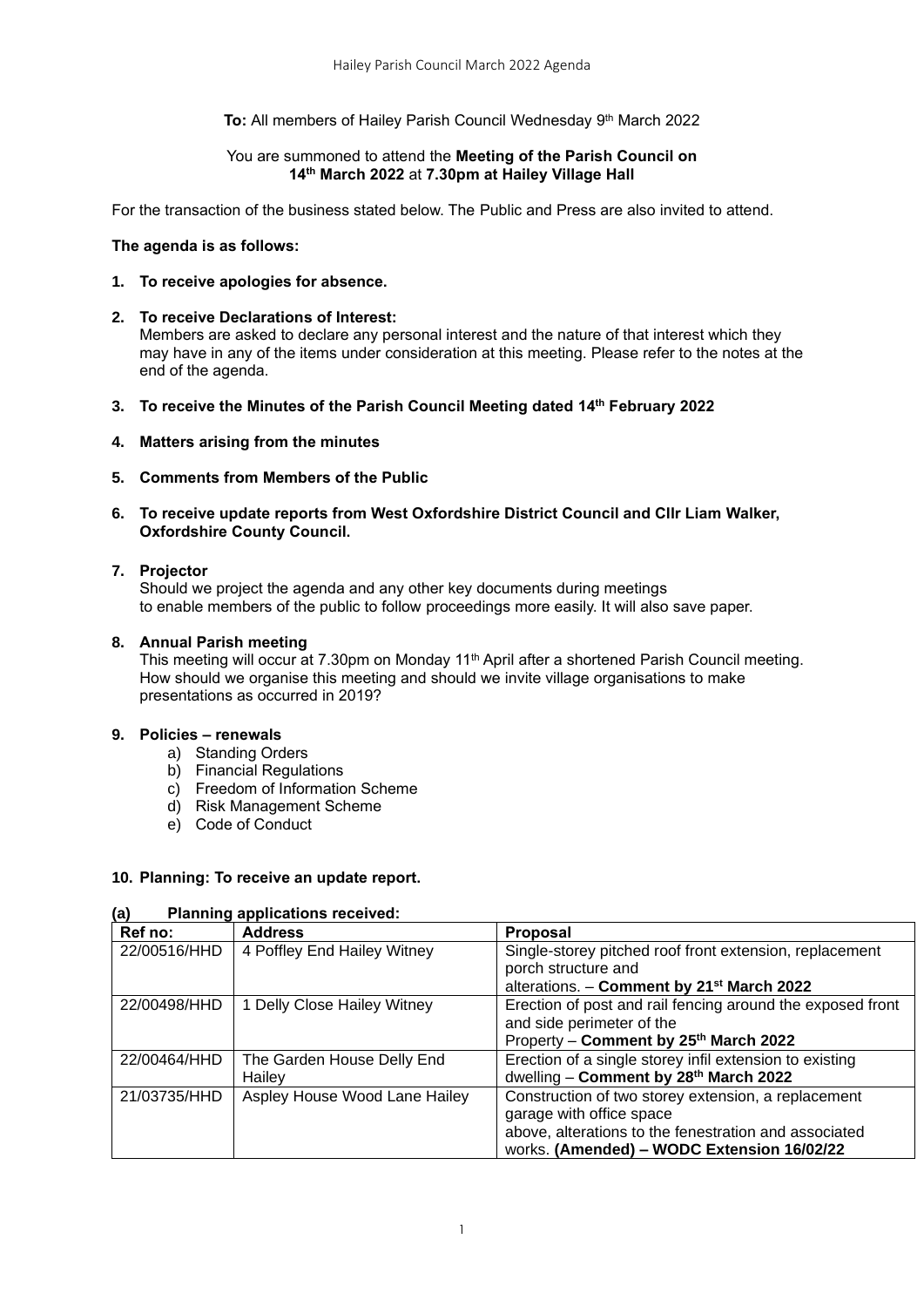| Ref no:                   | <b>Address</b>                            | Proposal                                                                                             | <b>PC Decision</b> |
|---------------------------|-------------------------------------------|------------------------------------------------------------------------------------------------------|--------------------|
| 14/01671/OUT              | Land northwest of<br>Woodstock Rd, Witney | Outline application for the erection of up to 200<br>residential dwellings and associated vehicular, | Object<br>$WODC -$ |
|                           |                                           | pedestrian and cycle access, related highway                                                         | Under              |
|                           |                                           | works, drainage and landscape works                                                                  | Consideration      |
|                           |                                           | including provision of public open space<br>(Amended)                                                |                    |
| 21/03561/FUL              | Farm Buildings southeast                  | Conversion of a barn to a dwelling, works to                                                         | Object             |
|                           | of Crawley Hill Farm,                     | include the addition of a pitched roof to provide                                                    | $WODC -$           |
|                           | Foxburrow Lane, Crawley                   | first floor living space                                                                             | Under              |
|                           |                                           |                                                                                                      | Consideration      |
| 21/03735/HHD              | Aspley House, Wood Lane,                  | Demolition of garage and construction of two                                                         | $WODC -$           |
|                           | Hailey                                    | storey extension                                                                                     | Under              |
|                           |                                           |                                                                                                      | Consideration      |
| 21/03891/FUL              | Orchard House, Downshill                  | Conversion of two barns to create two self-                                                          | $WODC -$           |
|                           | Lane Hailey                               | contained unites with associated parking.                                                            | Under              |
|                           |                                           |                                                                                                      | Consideration      |
| 21/04085/LBC              | Hill View Poffley End Hailey              | External alterations to install an electric                                                          | No objection       |
|                           |                                           | charging unit to North East elevation                                                                | $WODC -$           |
|                           |                                           | Planning (Listed Building and Conservation                                                           | Under              |
|                           |                                           | Areas) Act                                                                                           | Consideration      |
|                           |                                           |                                                                                                      |                    |
| 22/00055/HHD              | Hill View Poffley End Hailey              | Installation of an electric charging unit to North                                                   | No objection       |
|                           |                                           | East elevation                                                                                       | $WODC -$           |
|                           |                                           |                                                                                                      | Under              |
|                           |                                           |                                                                                                      | Consideration      |
| $\sim$<br>Decisions mode: |                                           |                                                                                                      |                    |

### **(b) Decisions outstanding:**

# **(c) Decisions made:**

| 21/02320/FUL | Land south of Giernalls Rd,<br>Hailey | Erection of 22 dwellings with associated<br>access, landscaping, open space and<br>infrastructure. | Approved |
|--------------|---------------------------------------|----------------------------------------------------------------------------------------------------|----------|
| 21/03617/HHD | Blenhein Cottage, Poffley<br>End      | Erection of a detached garden room                                                                 | Approved |

## **11. Platinum Jubilee (Cllr Andy Smith)**

### **12. Village Hall (Cllr Ann Gibson)**

**(a)** Village Hall Management Committee

### **13. New Village Hall (Cllr Graham Knaggs)**

- 1) Invitations to tender to enable us to select an architect have been sent to six architecture companies. Closing date for tender submissions is end May.
- 2) How should we consider:
	- a) alternative locations for the new Village Hall.
	- b) identification of criteria for the assessment and selection of tender submissions

### **14. To receive a Neighbourhood Policing Report** (Cllr Andy Smith)

### **15. Amenities** (Cllr Ann Gibson)

**(a) Playground**

# **Routine inspection**

- **(b) Sale of Wood Green**
- **(c) Update on installation of defibrillator at New Yatt**

### **16. Highways and Traffic: To receive update reports.** (Cllr Andy Smith)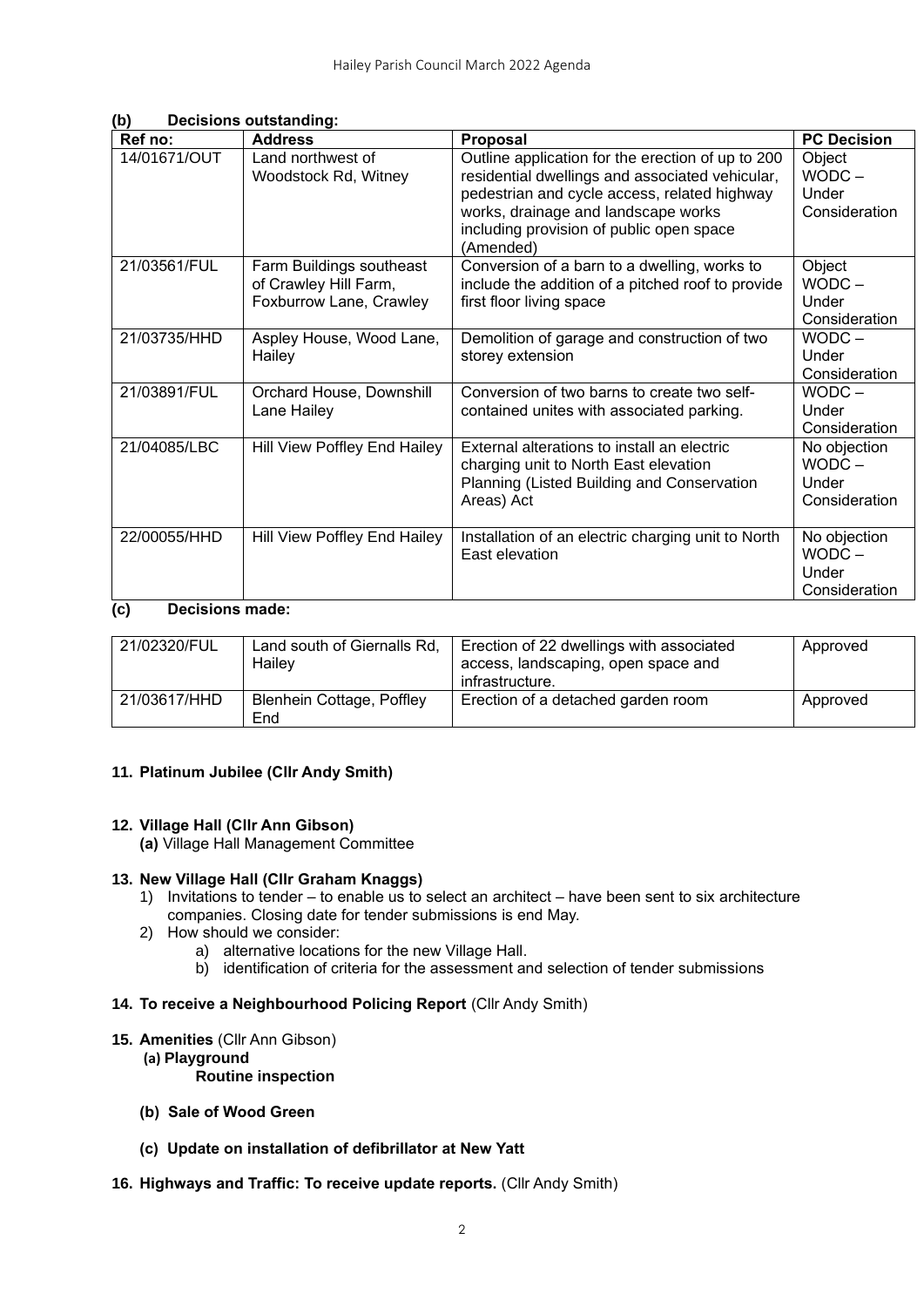**(a) Burford Experimental Traffic Regulation Order** (Cllr Graham Knaggs)

OCC Cabinet decided to uphold Cllr Duncan Enright's decision to revoke the Burford ETRO. So, HGV's can now go through Burford and we should see fewer coming through Hailey, Crawley, Leafield etc. OCC will now start work on a regional strategy covering a substantial area of West Oxfordshire.

**(b) Update on Flooding Working Group** (Cllr Andy Smith)

## **17. Environment** (Cllr Michael Drew)

**a) Burial Ground.** 

## **b) Footpaths**

Applications for Definitive Map Modification Orders to Upgrade Hailey Footpath No. 3 (Breach Lane) to a Restricted Byway and Hailey Footpath No. 7 to a Bridleway has been **REFUSED** (we objected)

## **c) Trees**

Willow tree at Delly Pool Tree in old Burial Ground Tree in Recreation Ground – beyond Sport Pavilion Tree in Poffley End – main road, beyond Geese field Tree at Vine Farm green

## **d) Sign at Delly End.**

# **e) Poffley End notice board**

The notice board at Poffley end blew down last month. The two supporting posts snapped off. They were from the previous board and had rotted at the base. Graham Franklin recued the newish board and delivered it to Cllr Knaggs - It is in his back garden and surprisingly is undamaged.

**Mr Franklin has quoted £220 for replacement of the two posts and installation of the notice board.**

## **18. Allotments (including Allotments for Labouring Poor Charity) ALP:**

**(a)** Update on request to purchase strip of land or an easement along Priest Hill Lane adjoining Giernalls Triangle by Leda Properties

## **(b) Update on Hemplands allotments:**

- Water supply
- To consider quotes for laying paths

## **(c) Update on Poffley End Lane allotments:**

## **19. Parish Emergency Plan** (Martin Crow)

**20. OALC membership renewal** Annual subscription of  $£212.45 +$  VAT is now due

### **21. Finance and Administration:**

**(a) Payments received:**

### **(b)Accounts for authorisation and payment:**

| <b>Tracey Cameron</b> | Clerk's February net salary including | £459.26 |
|-----------------------|---------------------------------------|---------|
|                       | backdated pav                         |         |
|                       | Expenses/Allowance                    | £22.28  |
|                       | Total:                                | £481.54 |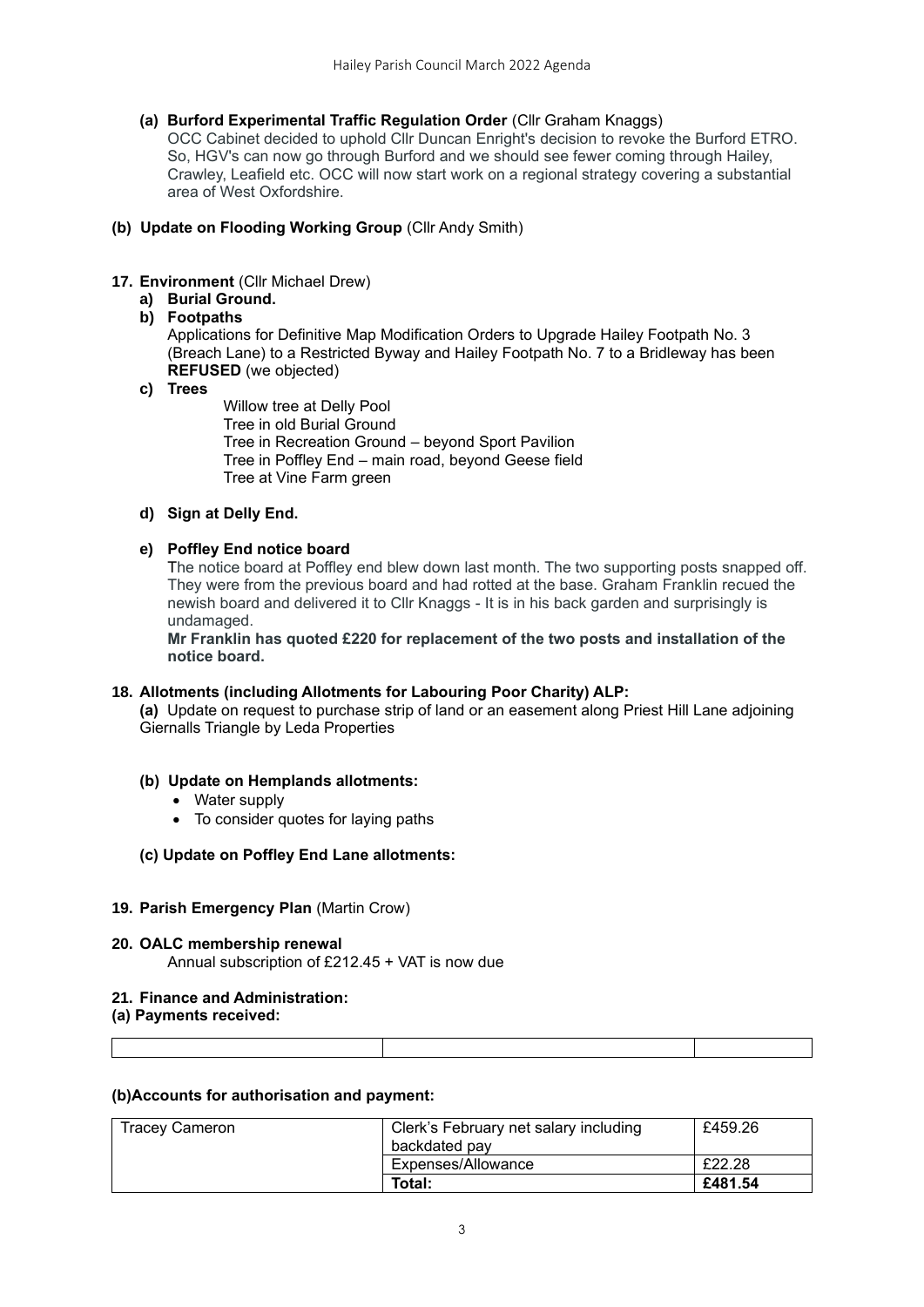| Lisa Wilkinson             | Net Backpay from April 2021         | £68.01  |
|----------------------------|-------------------------------------|---------|
| OALC                       | Annual subscription                 | £254.93 |
| <b>Water Plus</b>          | <b>Poffley End Allotment</b>        | £56.36  |
| G & D Franklin             | Rebuild Notice Board posts          | £220.00 |
| Scribe                     | <b>Accounts Subscription Annual</b> | £345.60 |
| <b>Hailey Village Hall</b> | <b>Parish Council Meeting</b>       | £15.00  |
| <b>Community First</b>     | Membership                          | £70.00  |
| Cllr Gibson                | <b>Fence Preserve</b>               | £10.00  |
| <b>HMRC</b>                | Tax & National Insurance            | £192.54 |

### **(c) Hailey Parish Council bank balances**

| To 28 <sup>th</sup> February 2022                  |            |
|----------------------------------------------------|------------|
| Unity Trust Current Account                        | £3624.12   |
| Unity Trust Deposit account                        | £33,699.85 |
| <b>COIF Public Sector Deposit Fund</b>             | £35,000.00 |
| Allotments for Labouring Poor                      |            |
| Allotments for Labouring Poor COIF deposit account |            |

## **22. Correspondence received**

### **23. Other Items to Note**

- a) Contract for the VAS Maintenance
- b) Horse Rider Sign from OCC
- c) Mobile phone for the Clerk
- d) Splitting the cost of Courses with Cassington
	- Managing Local Elections SLCC £18.00 24<sup>th</sup> March
	- Government Reforms on the Planning System SLCC £36.00 6<sup>th</sup> April
	- Operation London Bridge SLCC £36.00 5<sup>th</sup> April

## **24. Comments from Members of the Public**

### **25. Dates of Parish Council meetings 2021-22:**

Monday 14th March 2022**\*** Monday 11th April 2022 (Annual Parish Meeting & Parish Council Meeting) Monday 9<sup>th</sup> May 2022 Monday 13<sup>th</sup> June 2022<sup>\*</sup> Monday 11<sup>th</sup> July 2022 Monday 8th August 2022 Monday 12<sup>th</sup> September 2022<sup>\*</sup> Monday 10<sup>th</sup> October 2022 Monday 14th November 2022 Monday 12<sup>th</sup> December 2022<sup>\*</sup> \* denotes Joan Smith Educational Charity meetings

### **Clerk to the Council Tracey Cameron**

*(i) Any member arriving after the start of the meeting is asked to declare personal interests as necessary as soon as practicable after their arrival even if the item in question has been considered. (ii) With the exception of the circumstances listed in paragraph 9(2) of the Local Code of Conduct for Members, a Member with a personal interest also has a prejudicial interest if it is one which a Member of the public with knowledge of the relevant facts would reasonably regard as so significant that it is likely to prejudice the Member's judgement of the public interest. In such circumstances, the Member must withdraw from the meeting room, and should inform the Chairman accordingly. (iii) It is not practical to offer detailed advice during the meeting on whether or not a personal interest should be declared or whether a personal interest should also be regarded as prejudicial.*